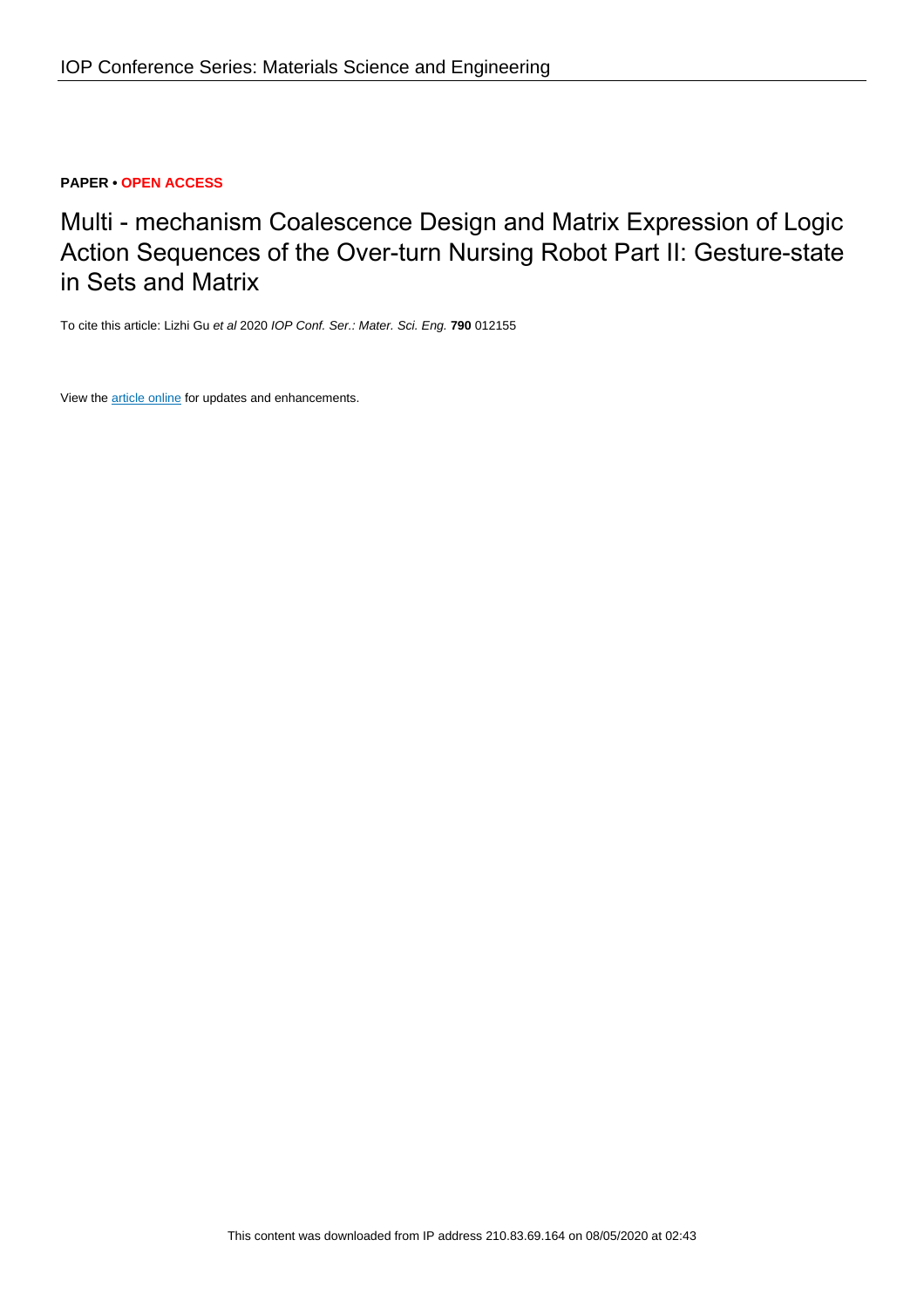# **Multi - mechanism Coalescence Design and Matrix Expression of Logic Action Sequences of the Over-turn Nursing Robot Part II: Gesture-state in Sets and Matrix**

## **Lizhi Gu1,2, Shanping Gao1 , Chunyang Gu<sup>3</sup> , Yuantang Huang<sup>3</sup> , Feiyue Xu<sup>3</sup> , Xiang**   $\sum$ **Zhong**<sup>3</sup>, Kai Chen<sup>3</sup> and Jinling Song<sup>1, $\overline{4}, \overline{4}$ </sup>

<sup>1</sup>Key Laboratory of Virtual Manufacturing Technology of Fujian Universities, Quanzhou University of Information Engineering, No. 249, Bodong Road, Fengze District, Quanzhou, Fujian, China. 362000

<sup>2</sup>College of Mechanical Engineering and Automation, Huaqiao University, No.668, Jimei Boulevard, Jimei District, Xiamen, China. 361021

<sup>3</sup>The University of Nottingham Ningbo China, IAMET-229, Sir David and Lady Susan Greenaway Building, 199 Taikang East Road, Ningbo, China. 315100 4 Quanzhou Normal University, No.398, Donghai Boulevard, Quanzhou, Fujian, China. 362000

\*Corresponding author

**Abstract.** As is expressed in Part I, Functions and coalescence design of the over-turn nursing robot, the performance and requirements have been put forward with systematic design of several mechanisms. Here, in order to control and function well the over-turn nursing robot, the three-dimensional and five-dimensional Euclidean space with the real number were adopted in terms of sets for gesture of the bedridden person and the corresponding state of the robot, respectively. The matrix method was employed to define and describe the gestures-robot performance and its transition path. The gesture-state sequence matrix not only accurately and clearly expressed the gesture series, state sequence and their corresponding relations, but also laid a theoretical and technical foundation for the path planning from the current gesture to the target one. The control and operation of 7 states and 5 gestures were done to realize the automation and intelligent over-turning safely, comfortably and conveniently.

#### **1. Introduction**

Over-turning nursing robot can provide assistance services such as side lying and over-turning, especially for people who encounter difficulties or obstacles when turning over in bed. In order to plan the logical sequential movement of the robot, the gesture - state and its transition path are supposed to define and describe by using mathematics. Currently, there are bed-chair conversion products and back-lifting nursing beds, etc., but nursing beds (robots) that can make bedridden people turn over automatically have high functional performance requirements, complex structure, and require multiple mechanisms with intelligent control, which are reported few and far in between, especially for the gesture of bedridden people and the corresponding state of the robot with mathematical expressions. Ishac, Karlos at al. [1] raised a gesture based robotic arm control for meal time care using a wearable sensory jacket. Demmer, Julia at al. [2] improved a retrospective analysis method for a HMM based



Content from this work may be used under the terms of the Creative Commons Attribution 3.0 licence. Any further distribution of this work must maintain attribution to the author(s) and the title of the work, journal citation and DOI. Published under licence by IOP Publishing Ltd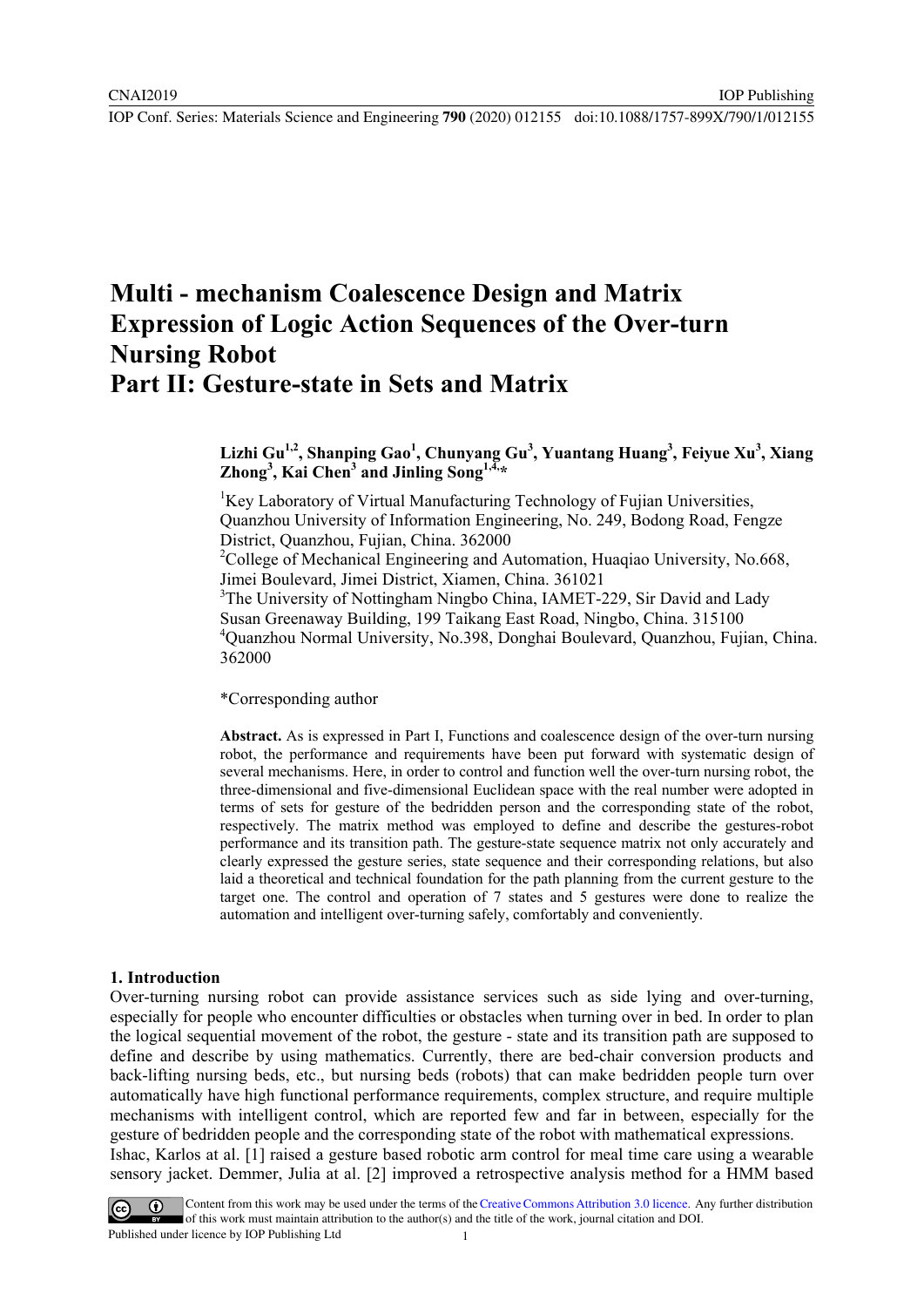#### CNAI2019

IOP Conf. Series: Materials Science and Engineering **790** (2020) 012155 doi:10.1088/1757-899X/790/1/012155

gesture recognition system in a functionalized nursing bed. Wang, Shigang at al. [3] used the top-down method to complete the design of nursing bed control system. Landau, Thomas P. at al. [4] permitted considerable flexibility in the assignment of nurses (as well as patients) to individual units with statistical techniques based on the theory of stochastic processes. Richert, Anja, at al. [5] used the humanoid robot pepper and extend its software functions so that it can take initiatives in man-machine-conversation. Bae, Gang-Tae at al. [6] put forward an omni-directional power-assist-modular (PAM) mobile robot for total nursing service system, focusing on verifying a kinematic model of dual-offset active wheel casters. Sheba, Jaichandar Kulandaidaasan at al. [7] investigated the effect of elderly interacting with pet robot through multimodal peripheral devices with a different level of cognitive challenges using questionnaire, facial temperature, EMG and EEG. Yu, Hongjiang at al. [8] depicted a nursing robot safety path planning based on improved a star algorithm avoiding the head and foot collision obstacles. Lin, Chingszu at al. [9] developed and waist joint on the prototype robot and also the control system in order to emulate quadriplegic and hemiplegic patients' tendency to fall over. Zheng, Wenlei at al.[10] researched on path planning of family nursing robot based on robot operating system for solution to the problem of indoor navigation of family nursing robot.

The current study will propose a sequence matrix for the gesture series, state sequence and their corresponding relations, to realize the automation and intelligent over-turning in safety, comfort and convenience.

## **2. Gesture and State Expression by Sets in Multi-dimensional Euclidean Space with Real Number**

A sequence of objects may be expressed in terms of sets. Gesture of the person in bed with several statuses may have the form of

$$
\{ \text{ gesture}(\ i,j,...,n) \}, \, i=1,2,...,l; \quad j=1,2,...,J; \quad ..; \quad n=1,2,...,N \tag{1}
$$

It is meant that the sequence of the gesture of bedridden person may hold several details to tell difference among these gestures, and the different details may be depicted with different coordinates. Therefore, the gesture of bedridden person can be defined and indicated by sets with the multidimensional euclidean space with real number. Similarly, the state of the over-turn nursing robot may be expressed in terms of

$$
\{ state(u,v,...,z)\}, u=1,2,...,U; v=1,2,...,V; ...; z=1,2,...,Z
$$
 (2)

The number of dimension of the gesture or state may be chosen according to the intention and extent to depict.

### **3. Matrix Expression of Gesture of the Person - state of the Robot and Transition**

*3.1. Gesture - state Definition in Set and Mathematical Expression in Vector* 

Gesture is the situation of the user lying in bed, which can be expressed by set and sequence. as it has been mentioned in section 3.The state is the combination and position relation of the two bed faces.

By set, in the nursing situations, gesture can be expressed as

$$
\{\text{gesture } (I)\} = \{\text{ges1 } (i), \text{ges2 } (j), \text{angle } (0)\}\tag{3}
$$

Where, ges1(*i*)shows the gesture of supine or prone, *i*=0,1,2;

ges(*j*)indicates the side lie of the person*, j*=0,1,2;

angle( $\theta$ )presents any gesture and orientation of the person,  $\theta$  is the angle from the originally horizontal position to the current orientation, anticlockwisely  $0^{\circ}$  <  $\theta$  < 360°.

And state can be expressed in terms of

$$
{\{state(i, j, n, p, m)\} = {\{state1(i), state2(j), state3(n), state4(p), state5(m)\}} (4)
$$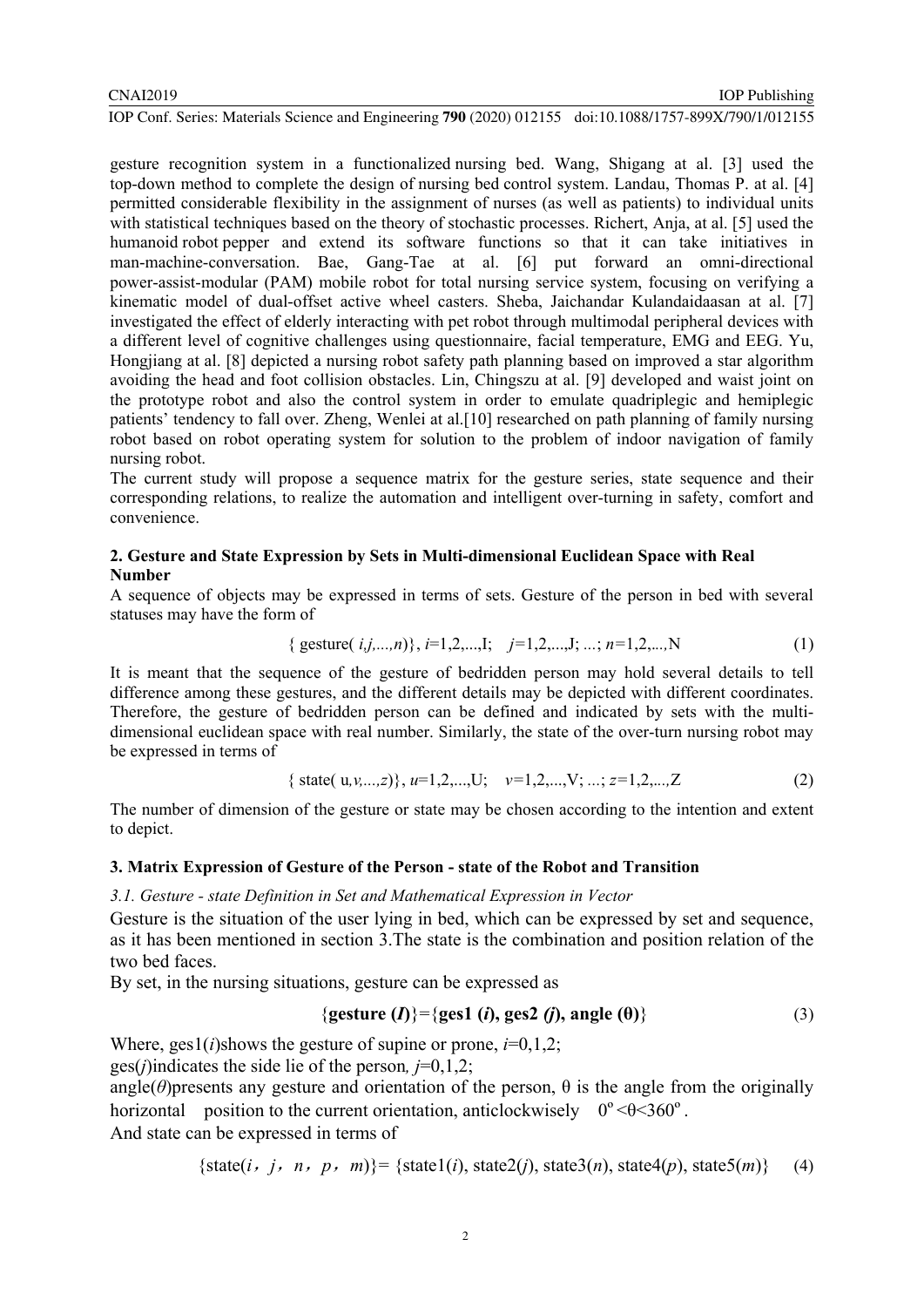$$
\{\text{state}(i, j, n, p, m)\} = \{\text{bsf1}(i), \text{bsf2}(j), \text{lf }A(n), \text{lf }B(p), \text{lf }C(m)\}\
$$
 (5)

## *3.2. Analysis and Design of Gesture - state - logic Action Process*

The movement process of over-turning in bed depends on the form of assistance system. But the gesture requirement of the bedridden person is clear and random, and the motion guarantee provided by the corresponding robot system is optional. Through analysis, there are 5 kinds of condensed gestures and 7 kinds of corresponding states, as shown in table 1. with respect to the sequential logic actions of the coalescence of multi-mechanisms.

## **4. Matrix Expression of Logical Relation Sequence and Transition Corresponding to Bedridden Gesture**

### *4.1. Any Gesture-state Relation Sequence in Matrix*

The matrix is introduced to express the corresponding logic relation between the gesture of the bedridden person -robot state, making the further expression and elaboration of the complex problems even succinctly, see figure 1. If the gesture of the bedridden person - the state of the over- turn nursing robot is defined according to equations (3), (4) and (5) and the corresponding relationship sequence is written in matrix form, then the robot state corresponding to the four gestures of the bedridden person is written on the position of the main element, as shown in figure 8.The bedridden person can take any kind of gesture and the supporting state that the robot should provide can be obtained immediately. In order to better highlight the relationship between the gesture of the bedridden person and the state of the over-turn nursing robot, especially to express the transition of the state of the nursing robot from the current gesture to the target gesture, the expression of the state can be further simplified to highlight the main problems and safe the space occupied. Take the simplified expression for granted.

#### *4.2. Gesture-state Relation Sequence in Matrix and the Current -target Path Panning*

Give values to equations(4)and(5), respectively, then the concrete expressions may be obtained for the gesture and the state. The gesture of the bedridden person is taken as the column and column identification, and the robot state corresponding to the gesture of the bedridden person is taken as the main element value (frame, to show the difference), and the transition state (intermediate process) is the non-main element value, forming the state matrix of five kinds of gesture, as shown in figure 2. In this way, not only the matrix shown in figure 1 can be simplified, but also the supporting state corresponding to a gesture transition and its transformation, namely the current state and the target state path, can be expressed.

*4.3. Application Example Matrix application example 1*  From normal state to sidelie 1:  $g\{1,0,0\} \rightarrow g\{0,1,-\{81-90\}\}\$ The corresponding initial state and target state are respectively S{1,4,1,2,1 }, S{1 ,4,1,2,2}. You can go in a transitional state  $S\{1,4,2,2,2\}$ . Equation(3) may be simplified as  $g\{I, j, \theta\}$  and equation(5) as  $s\{I, j, n, p, m\}$ *Matrix application example 2*  Similarly, from sidelie 2: S{4,1,2,2,1} (let principal position be bed surface 2) to sidelie 1: S {4,1,1, 2,2}, can go through the transition state

 $S \{4, 1, 2, 2, 2\}.$ 

The planning of multiple paths to achieve the target state will be discussed in other article.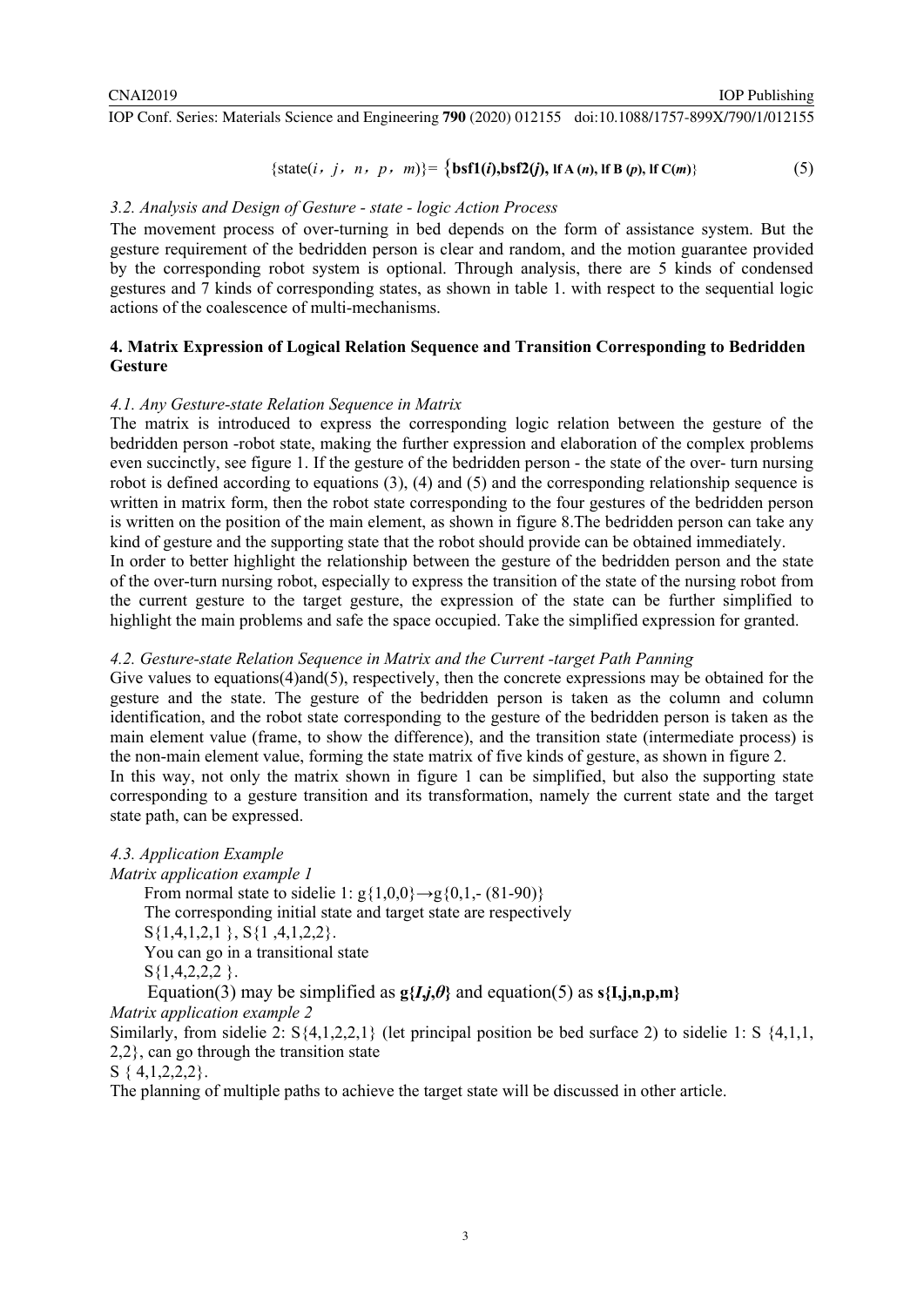| Orde<br>r      | <b>Function</b>                                                                                                           | <b>State</b>                                                                                | <b>Gesture</b>                                                                                                 | Logic action                                                                                                                                                   | <b>Mathematic</b><br>expression<br>(result)                                                                                                                                   |
|----------------|---------------------------------------------------------------------------------------------------------------------------|---------------------------------------------------------------------------------------------|----------------------------------------------------------------------------------------------------------------|----------------------------------------------------------------------------------------------------------------------------------------------------------------|-------------------------------------------------------------------------------------------------------------------------------------------------------------------------------|
| $\mathbf{1}$   | Common<br>state                                                                                                           | $1:$ bed $1$<br>center-bed2<br>right down;<br>the leafs A C<br>original B<br>expansion      | 1: supine                                                                                                      | $\overline{a}$                                                                                                                                                 | ${ges1(1), ges2(0), angle}$<br>$(0)$ }; {bsf1(1),bsf2(4), lf A<br>$(1)$ , If B $(2)$ , If C $(1)$ }                                                                           |
| $\overline{2}$ | Sidelie<br>$1 - 1$                                                                                                        | $6:$ bed 1<br>center; bed 2<br>right down;<br>leafA<br>original B<br>expande, C<br>(2)      | 2: sidelie1                                                                                                    | $\mathcal{C}$<br>Leaf<br>turns<br>anticlockwise                                                                                                                | ${ges1(0), ges2(1), angle}$<br>$(- (81-90))$ ;<br>$\{bsf1(1), bsf2(4), If A(1), If$<br>$B(2),$ If $C(2)$ }<br>(common<br>state,<br>$\rightarrow$<br>optional)                 |
| $\overline{3}$ | Sidelie<br>$2 - 1$                                                                                                        | 7: bed $1$<br>center, bed 2<br>right<br>down; leaves<br>A(2), B<br>expanded, C<br>primitive | $3:$ sidelie 2                                                                                                 | $\mathcal{C}$<br>Leaf<br>turns<br>clockwise                                                                                                                    | ${ges1(0), ges2(2), angle}$<br>$(81-90)$ ; {bsf1(1),bsf2(4),<br>If A $(2)$ , If B $(2)$ , If C $(1)$ }                                                                        |
| $\overline{4}$ | Over-<br>turn 1                                                                                                           | 5: bed 2<br>center, bed<br>1 right<br>down ; leaf<br>A, C<br>original; B<br>expanded        | 4: prone                                                                                                       | Bed 2 revers at 270<br>degs. Then it is<br>fixedly connected<br>with bed surface 1<br>and turns 180 $^{\circ}$ .<br>Bed surface 1 turn<br>$270$ degs.          | ${ges1(2), ges2(0), angle}$<br>$(0)$ }; {bsf1(4),bsf2(1), lf A<br>$(1)$ , If B $(2)$ , If C $(1)$ }                                                                           |
| 5              | bed rotates<br>around the<br>central axis<br>relative to<br>horizon<br>counterclock<br>wise turn an<br>arbitrary<br>angle | $0 < \theta < 360$                                                                          | 5: bedridden<br>person at<br>any angle<br>from the<br>original<br>horizontal<br>level,<br>counterclock<br>wise | One bed surface is<br>given priority to<br>and the other bed<br>surface is fixed.<br>Rotate around the<br>central axis of the<br>bed and stay at any<br>angle. | ${ges1(0), ges2(0), angle}$<br>$(\text{any})$<br>$\{bsf1(1), bsf2(3), lf A(1), lf$<br>$B(2)$ , If $C(1)$ }<br><b>or</b><br>$\{bsf1(3), bsf2(1), lf A(1), lf$<br>B(2), If C(1) |
| 6              | Over-<br>turn 2                                                                                                           | $1:$ return to<br>the<br>common                                                             | 1: supine                                                                                                      | bed 1 reverses 270<br>deg., then turns<br>180° with bed2;<br>bed 2 turns 270<br>deg.                                                                           | ${ges1(1), ges2(0), angle}$<br>$(0)$ };{bsf1(1),bsf2(4), lf A<br>$(1)$ , If B $(2)$ , If C $(1)$ }                                                                            |
| 7              | Sidelie<br>$1 - 2$                                                                                                        |                                                                                             | $\overline{2}$                                                                                                 | Leaf C turns<br>counterclockwise                                                                                                                               | ${ges1(0), ges2(0), angle}$<br>$(- (81-90))$ ; {bsf1(1),<br>$bsf2(4)$ , If A (1), If B (2), If<br>C(2)                                                                        |
| 8              | Sidelie<br>$2 - 2$                                                                                                        |                                                                                             | $\overline{3}$                                                                                                 | Leaf A turns<br>clockwise                                                                                                                                      | ${ges1(0), ges2(0), angle}$<br>$(81-90)$ ;<br>$\{bsf1(4), bsf2(1), lf A(2), lf$<br>B(2),<br>If $C(1)$                                                                         |

| <b>Table 1.</b> Gesture-state - logical action of the robot system with mechanisms |  |  |
|------------------------------------------------------------------------------------|--|--|
|                                                                                    |  |  |

**Note:** when bed face 2 is in the principal position, the conditions of the two side lies are similar to that of bed face 1 when it is in the principal position.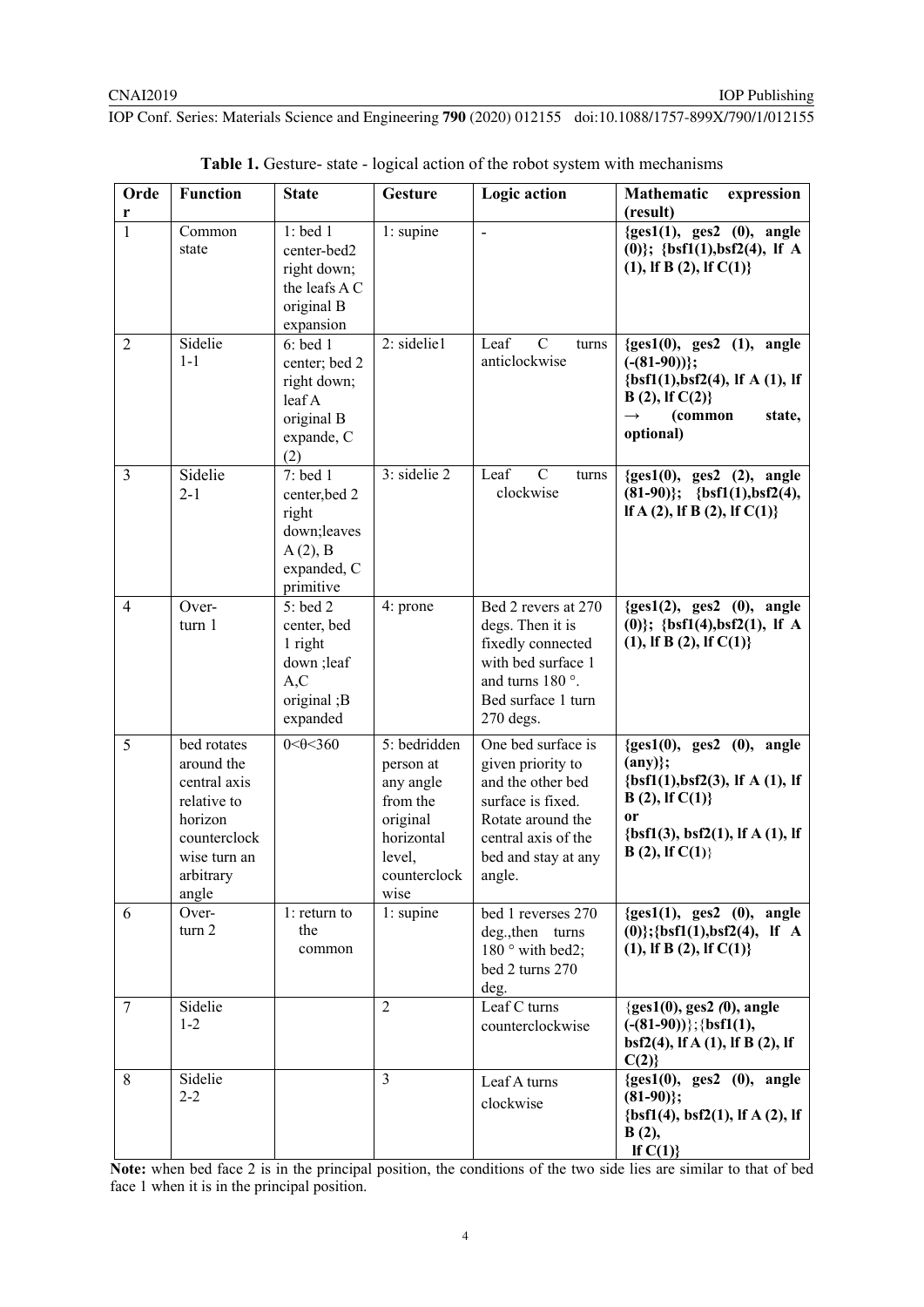





Figure 2. Gesture matrix transformation and path of the robot state - bedridden person.

### **5. Conclusions**

The three-dimensional and five-dimensional Euclidean spaces with the real number were adopted in terms of sets for gesture of the bedridden person and the corresponding state of the robot, respectively. The gesture - state sequence matrix not only accurately and clearly expresses the gesture series, state sequences, and their corresponding relations, but also lays a theoretical and technical foundation for the path planning from the current state to the target gesture.

The control and operation of 7 states of the robot and 5 gestures of the bedridden person have been done with optimal path planning from any gesture of the bedridden person to the desired gesture, so as to realize the automation and intelligent turning of the bedridden person safely, comfortably,